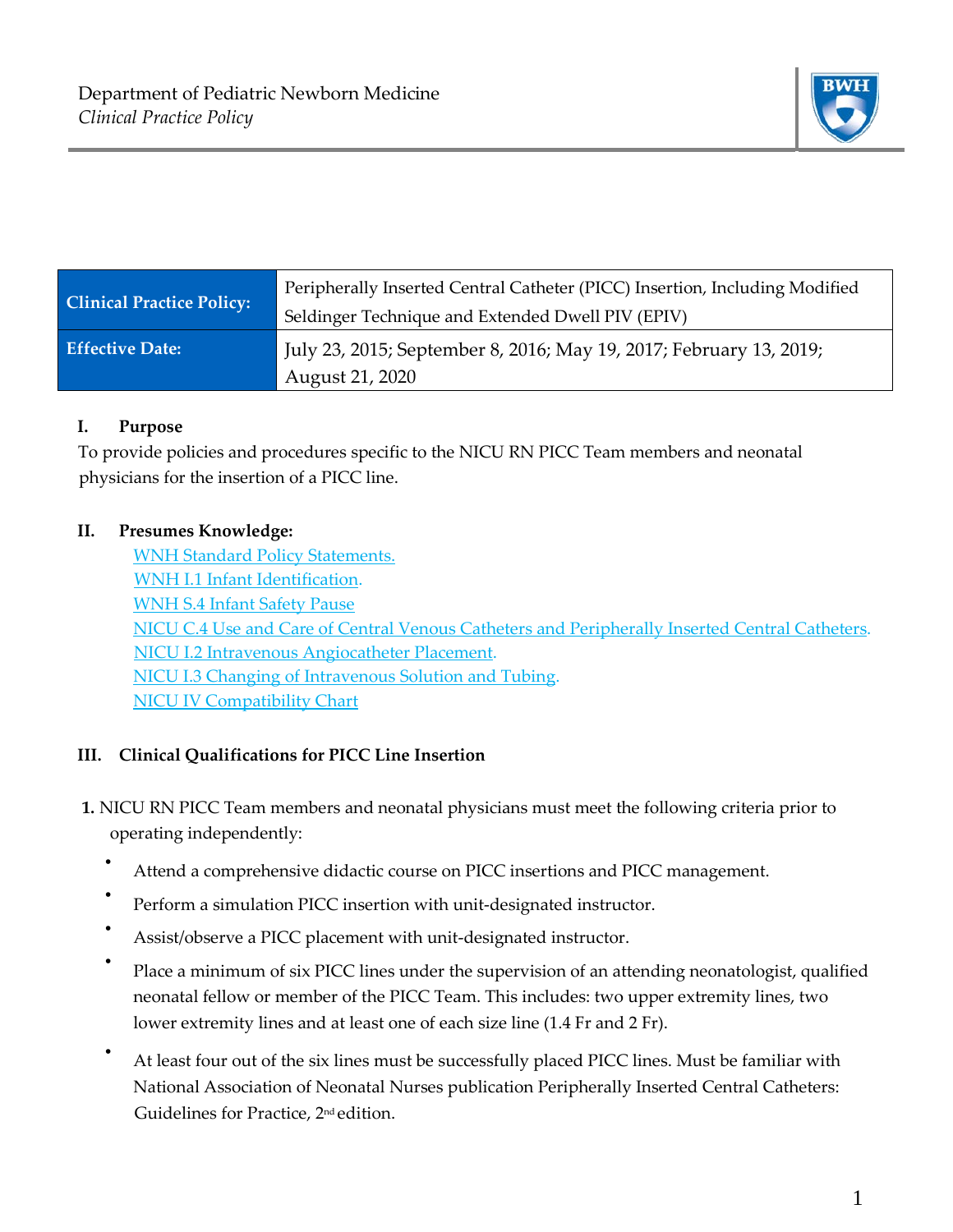

- Must maintain competency once sanctioned independent by placing a minimum of five successfully placed PICC lines in a calendar year.
- 2. Licensed Independent Practitioner (LIP) order is required for PICC line placement.
- 3. A PICC line may be pulled back or advanced if sterility is maintained and only at the time of insertion

### **IV. Indication for PICC**

- Neonates weighing less than 1500 grams with intravenous fluid needs
- Need for total parenteral nutrition, dextrose concentrations greater than 12.5%, continuous vasopressors or continuous analgesia sedation
- Infants unable to take sufficient po feedings for optimal growth and anticipated need for IV fluids for 5 or more days
- Inadequate vascular access
- Need for prolonged or long term IV antibiotic therapy
- Neonates with GI, congenital, or cardiac disorder

### **V. Indication for Extended Dwell Peripheral Intravenous Catheter (EPIV) 2.0Fr**

- Inadequate vascular access
- Infant requiring IV antibiotic therapy and/or IV fluids but unable to place a CVC
- Infants requiring IV antibiotics and/or IV nutrition for up to 29 days

### **VI. Contraindications for Extended Dwell Peripheral Intravenous Catheter (EPIV)**

Infants requiring vesicant medications and/or central parental nutrition  $\circ$  Examples of IV vesicant medications: Calcium, Dopamine, Dobutamine, Epinephrine, Vancomycin, Amphotericin B, Phenobarbital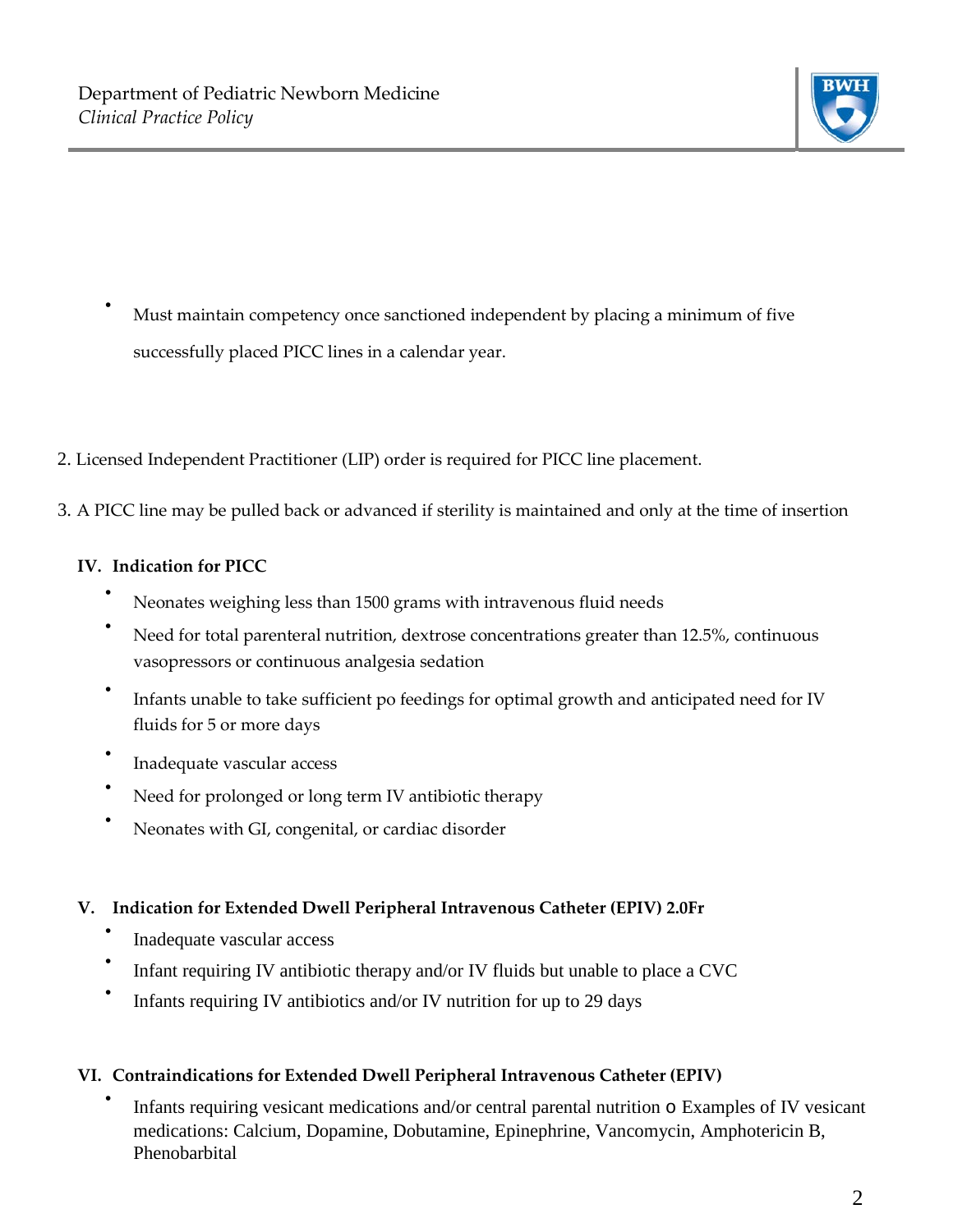

### **VII. Equipment**

Appropriate PICC insertion kit Introducer needle or cannula Semipermeable Transparent Dressings Sterile barriers – drapes, gowns, 2 pairs of gloves (powder and latex free) Needleless connector Heparinized saline (1/2 NS with 1/2 unit heparin/mL) Angiocath of appropriate size for infant receiving PICC line Neonatal MST Kit EPIV Catheter (4-6cm) Stat Seal® Disc Extra Small BioPatch® disc (1.9 cm)

### **VIII. Procedure**

# **A. Insertion using Direct Introducer**

- 1. Review LIP order prior to PICC placement. o Determination of need is done by LIP/RN.
- 2. Perform safety pause.
- 3. Verify the presence of a suitable vein.
	- o Vein selection is limited to upper and lower extremity veins.

o Not all infants are appropriate candidates. The vein needs to be of sufficient caliber to accommodate the large size of the catheter and introducer. Avoid using previously damaged or sclerotic veins due to increased risk of complications such as, difficulty threading catheter, phlebitis and/or infection.

- 4. Measure the length of the catheter to be inserted:
	- For **upper-body insertion**: Measure from the insertion site along the course of the vein, to the right of the sternal border, to the third intercostal space. Keep arm at naturally flexed position during measurement.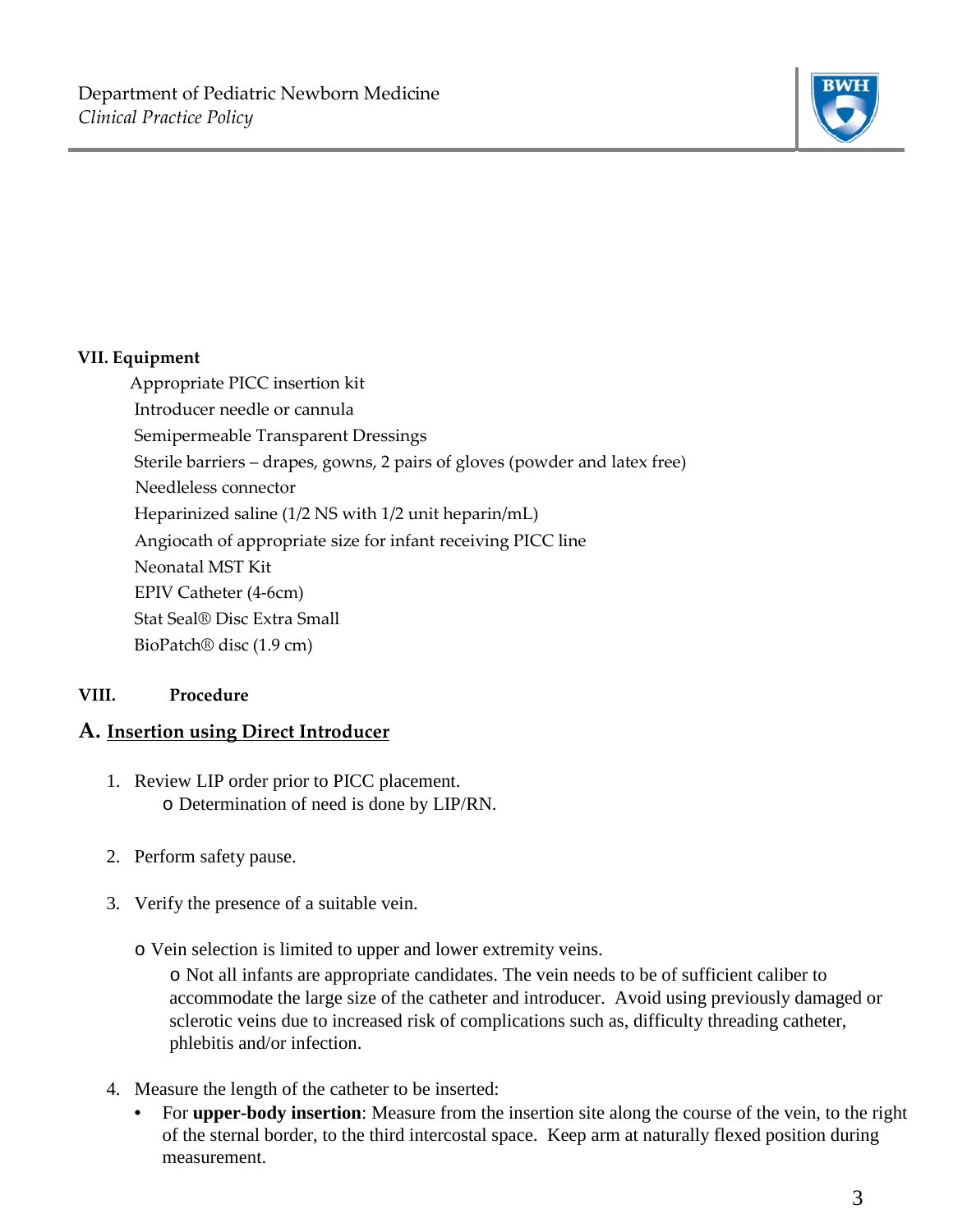

- For **lower-extremity insertion**: Measure from the insertion site along the course of the vein, to the right of the umbilicus and up to the xiphoid process.
- Cut catheter to appropriate length using the guillotine with no more than 1-2 cm excess. o Inserting the catheter to a premeasured depth helps to ensure the desired placement is central or placed within the superior vena cava (SVC) or inferior vena cava (IVC).
- 5. Assemble all needed equipment and supplies prior to procedure set-up including observations checklist (CVL).
- 6. Select the largest size catheter that will meet the infant's needs.
	- Catheter size 1.1Fr is available for ELBW infants if necessary
	- Catheter guide for infants weighing:
		- o <1000 gms use 1.4 Fr.
		- o  $1000 1500$  gms, use 1.4 or 2.0 Fr.
		- $\circ$  >1500 gms, use 1.9, 2.0 or 2.6 Fr catheter
- 7. Select introducer.
- 8. Offer pacifier and sucrose and administer pain medication as ordered.
	- Developmentally supportive care, swaddling, pacifiers and/or pharmacological support should all be considered prior to procedure.
- 9. Clean work surface to be used for sterile field with aseptic wipes and allow area to dry completely prior to setting up sterile field.
- 10. Apply hair cover and face mask.
- 11. Perform hand hygiene using an alcohol-based waterless cleanser or antimicrobial soap and water.
- 12. Open equipment and prepare sterile field.
	- Restrict traffic near sterile field to reduce the risk of contamination.
- 13. Repeat hand hygiene then don sterile gown and gloves.
	- Maximal sterile barrier precautions, including the use of hair covering, face mask, sterile gown and gloves and large sterile drapes have been shown to reduce the risk of infection by 6-7 times over the use of sterile gloves and drapes alone.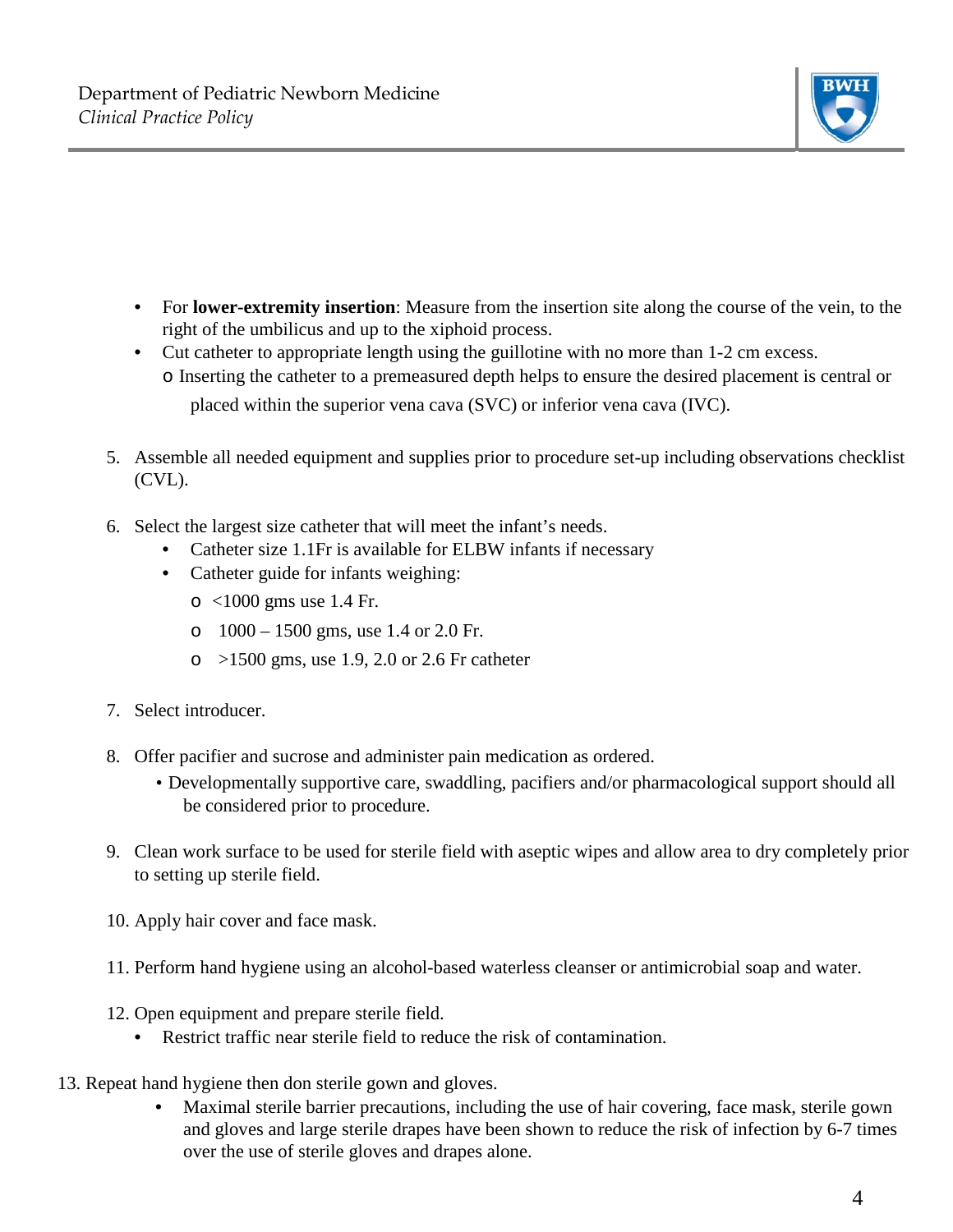

# 14. Prepare the catheter by:

- Attaching the clave to the end of the catheter.
- Flushing the catheter with sterile heparinized saline.
	- o Use only a 10 mL syringe for flushing.
- 15. Position the infant and secure limb as needed.
	- Catheter introduction may be facilitated by altering alignment position of limbs/body.
- 16. For infants < 29 weeks: Prep insertion site and surrounding skin with povidone iodine (PI).
	- Begin prep at insertion site and prep in a circular motion for 30 seconds.
	- Repeat prep and drying 2 more times for a total of 3 times.
	- Allow PI to dry at least 2 minutes prior to insertion.
	- Clean site with wet alcohol after PI prep has been completed.
	- For infants > 29 weeks or 28 weeks plus DOL 7, use chlorhexidine (CHG) scrub over entire area.
		- o A large prepped area reduces the risk of contamination. Wrap the foot or hand with sterile gauze to hold while prepping a wide area of the skin at and around the insertion site.
		- o PI should be removed from the skin after the procedure to prevent tissue injury and the absorption of iodine percutaneously.
- 17. Place a sterile drape underneath and above the insertion area. Cover as much of the infant as possible without compromising visibility.
- 18. Apply sterile tourniquet.
	- Be sure to apply tourniquet to a prepped area of the skin to reduce likelihood of glove contamination. If gloves become contaminated, remove and reapply sterile gloves.
- 19. Insert the introducer, bevel up, at a 15-30° angle into the skin a few millimeters before anticipated entry into the vein.
	- Hold the skin taut below the level of insertion to prevent the vein from rolling.
	- Advance the introducer.
- 20. When blood return is apparent, advance the introducer and the needle together approximately 1/8-1/4 inch to assure the needle lumen is in the vein. Remove the needle from the introducer.
- 21. Observe for blood return.
	- Observe the color, speed of flow and pulsation of blood to detect arterial cannulation.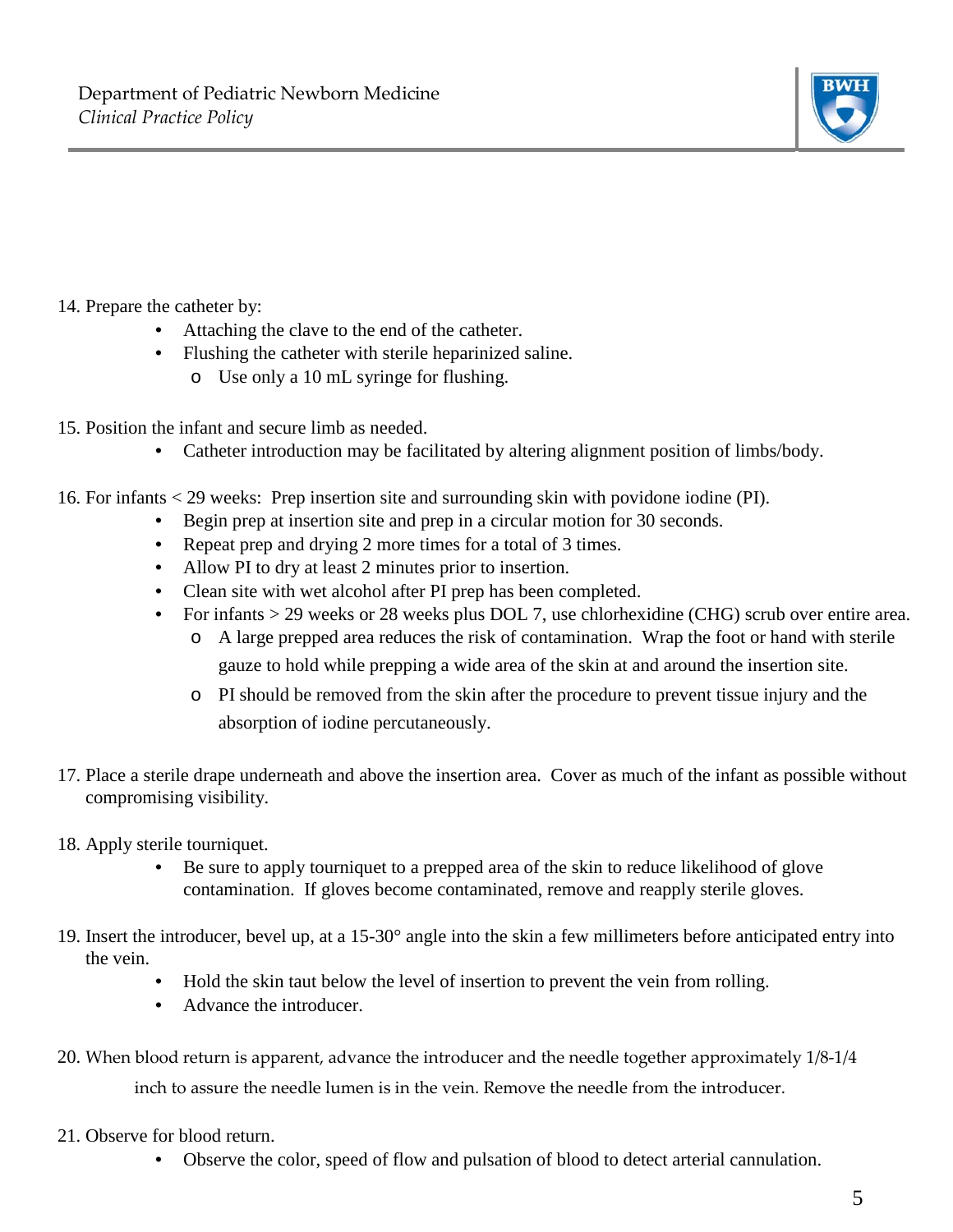

- o Inserter may feel a pop or see blood return as vessel is cannulated. A vein can be cannulated without a blood return.
- 22. Remove the tourniquet after the introducer is well within the vein and blood return is evident.
- 23. Using non-toothed forceps, thread the catheter through the introducer needle in 0.5 to 1.0 cm increments to the premeasured length.
	- Slow, controlled insertion can prevent venous irritation and the development of phlebitis. It also allows the catheter to float into the central circulation with the flow of blood. To minimize trauma to the vessel, threading the catheter should take at least 30-60 seconds or more.
- 24. To facilitate insertion, gently flush with heparinized saline using a 10 ml syringe while threading the catheter if obstruction is suspected.
- 25. Remove the introducer by applying digital pressure to the vein above the tip of the introducer to hold the catheter in position. Slowly remove the introducer until it is outside the skin several centimeters.
- 26. Release the break-away needle per manufacturer's guidelines.
- 27. Apply pressure to the puncture site until the bleeding stops.
- 28. Ensure that the catheter is at the premeasured length.
- 29. Aspirate for a blood return and flush the catheter.
- 30. Secure the catheter to the site using no more than 2-3 sterile pieces of tape.
	- This maintains sterility while x-ray is being taken.
- 31. Confirm that LIP has ordered stat x-ray to confirm line placement.
- 32. Cover site with sterile drape during x-ray.
- 32. Keep catheter patent by flushing it intermittently with heparinized normal saline flush with a 10 mL syringe until position of catheter tip is verified.
	- Intermittent flushing is done pending x-ray.
- 33. Confirm catheter tip position with LIP.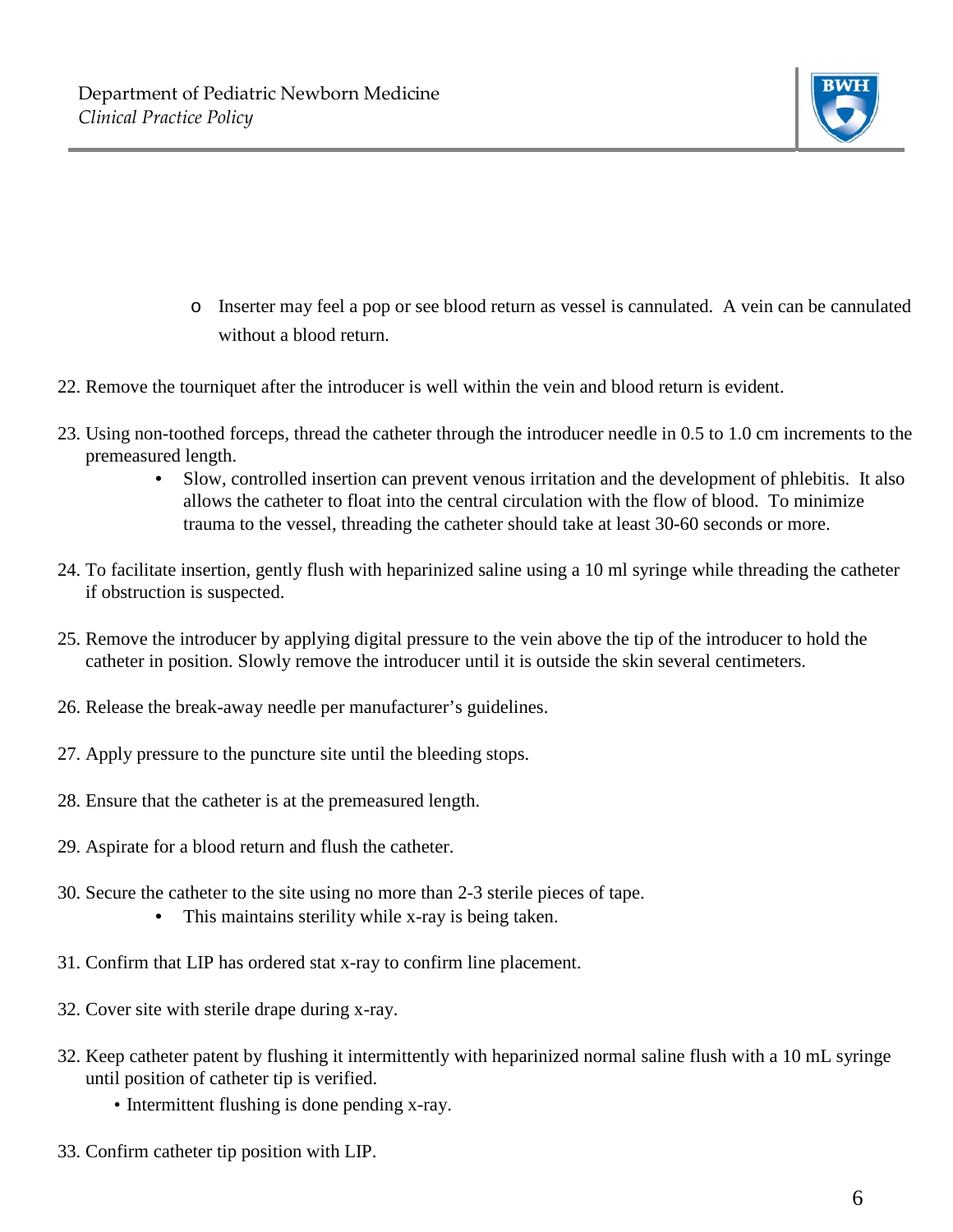

- 34. Attempt to stop bleeding prior to dressing to decrease blood remaining on skin which can serve as a medium for bacterial growth.
	- a. If bleed persists apply Stat Seal Disc© Extra Small to insertion site.
	- b. Place disc on top of insertion site, brown side down/foam side with writing up. Hold continuous pressure on top of the foam for 2 minutes to form the seal.
	- c. Stat Seal Disc© will remain in place for up to 7 days post insertion. After 7 days the Stat Seal Disc© is replaced with a Biopatch and/or TSM dressing per gestational age guidelines.
- 35. Secure catheter to skin per PICC dressing procedure allowing for visualization of the site.
- 36. Refer to **NICU C.4 Use and Care of Central Venous Catheters and Peripherally Inserted Central Catheter**



- 37. Document the PICC insertion procedure in the infant's medical record. Record the following information:
	- Reason for PICC.
	- Vein utilized for insertion.
	- Brand, type size and lot number of catheter.
	- Length of catheter and final position.
	- Style and size of introducer.
	- Radiographic location of catheter tip Infant's tolerance of procedure.

# **B. Insertion using Modified Seldinger Technique (MST)**

- 1. Perform venipuncture with desired needle (24g angiocath or Neonatal MST kit introducer needle)
- 2. Observe for brisk blood return. For angiocath, remove the needle, leaving the plastic cannula in place.
- 3. Insert tip of guide wire from the Neonatal MST kit into the lumen of introducer needle or angiocath and gently advance into the vein lumen, depending on measured length prior to PICC Line placement. Leave excess guide wire exposed. Do not pass the guide wire beyond the shoulder in the upper extremity or beyond the groin in the lower extremity so as to prevent the catheter from entering the central circulation.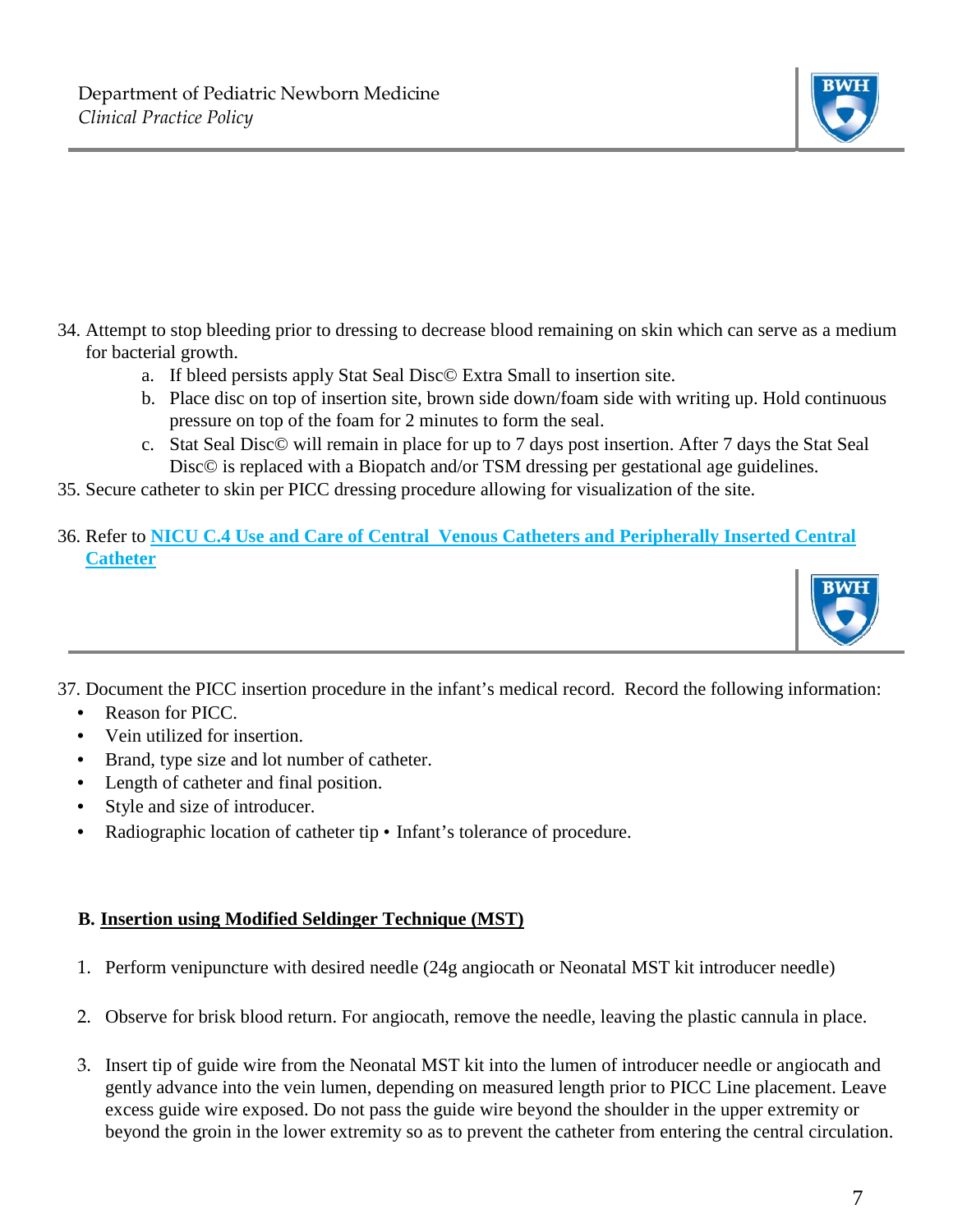

- 4. Release the tourniquet.
- 5. Remove the angiocath plastic cannula/introducer over the guide wire, taking caution not to remove the guide wire.
- 6. A small nick in the skin may need to be made at this time to accommodate the dilator sheath over the wire and into the skin and vessel. This can be done with a TB syringe needle or a sterile disposable scalpel. The nick should be made adjacent to the wire.
- 7. Pass the Neonatal MST kit tearaway introducer over the guide wire and into the vein, gently sliding all the way to the hub of the tearaway introducer. (guide wire must remain in control of the clinician at all times)
- 8. Remove the guide wire and dilator, leaving the tear-away sheath in place. Cover the tear-away sheath lumen with finger to prevent excessive blood loss or air embolus.
- 9. When ready to advance the catheter, remove finger from the tear away sheath lumen and immediately thread the catheter through the tear-away sheath to the desired pre-measured tip location.
- 10. Gently pull the tear-away sheath out a few centimeters over the catheter. Snap the tear-away sheath wings apart and peel away from the catheter and discard.
- 11. Advance remaining catheter into the vein lumen to ensure that the catheter is at the premeasured length.
- 12. Aspirate for a blood return and flush the catheter.
- 13. Secure the catheter to the site using no more than 2-3 sterile pieces of tape. This maintains sterility while x-ray is being taken.
- 14. Confirm that LIP has ordered stat x-ray to confirm line placement.
- 15. Cover site with sterile drape during x-ray.
- 16. Keep catheter patent by flushing it intermittently with heparinized normal saline flush with a 10 mL syringe until position of catheter tip is verified.
	- Intermittent flushing is done pending x-ray.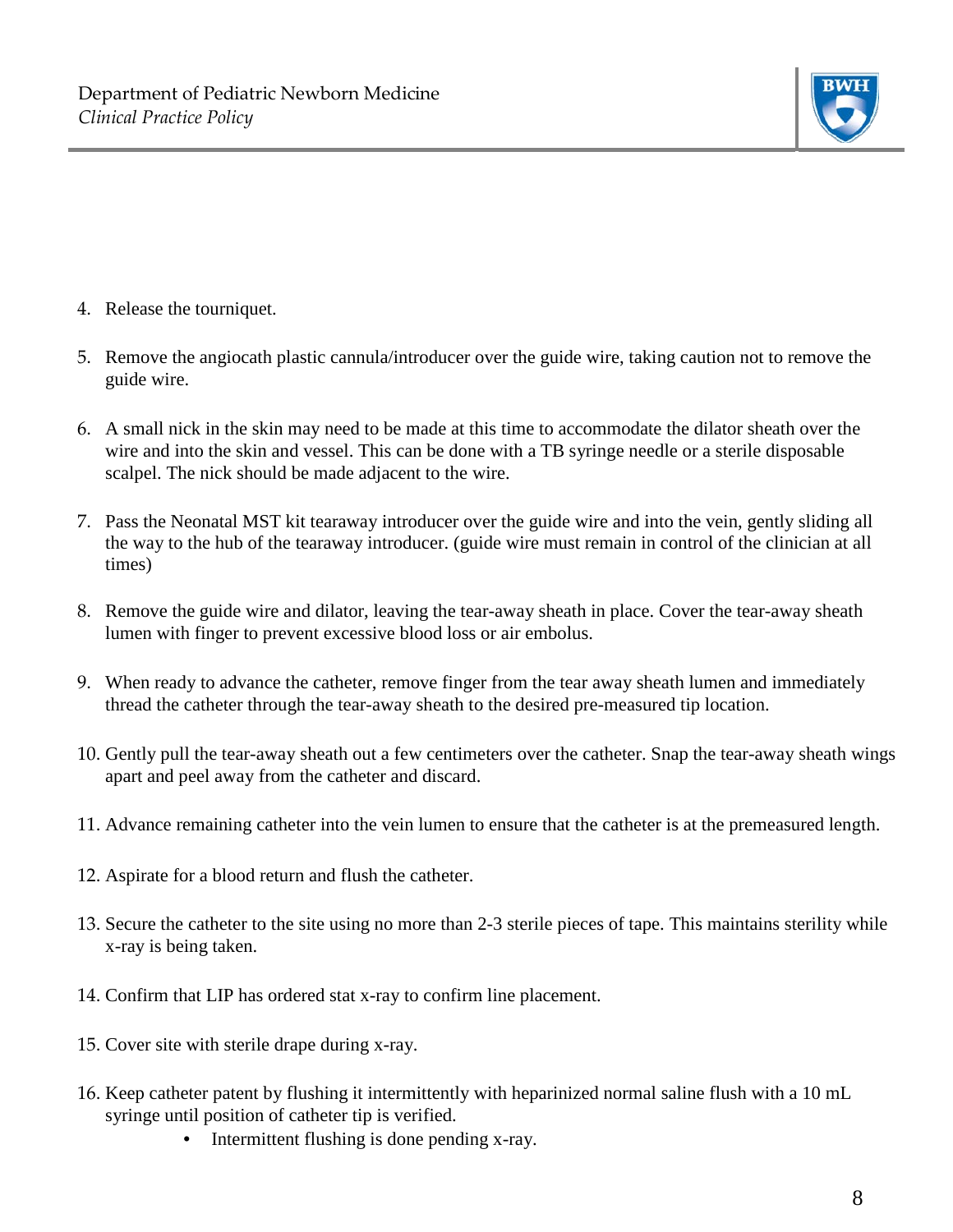

- 17. Confirm catheter tip position with LIP.
- 18. Attempt to stop bleeding prior to dressing to decrease blood remaining on skin which can serve as a medium for bacterial growth.
- 19. Secure catheter to skin per PICC dressing procedure allowing for visualization of the site.
	- Refer to [NICU C.4 Use and Care of Central Venous Catheters and Peripherally](http://www.bwhpikenotes.org/policies/departments/NICU/documents/Policies/NICU_C_4CentralVenousCatheterGuidelines.doc) [Inserted Central Catheters](http://www.bwhpikenotes.org/policies/departments/NICU/documents/Policies/NICU_C_4CentralVenousCatheterGuidelines.doc)
- 20. Document the PICC insertion procedure in the infant's electronic health record. Record the following information:
	- o Reason for PICC.
	- o Vein utilized for insertion.
	- o Limb circumference
	- o Brand, type, size and lot number of catheter.
	- o Length of catheter and final position.
	- o Style and size of introducer.
	- o Radiographic location of catheter tip
	- o Infant's tolerance of procedure.

#### C. **Insertion of Extended Dwell Peripheral Intravenous Catheter (EPIV) using Seldinger Technique**

- 1. Perform venipuncture using desired needle (22G angiocath or EPIV kit puncture needle).
	- EPIV catheters can be placed peripherally in both the upper and lower extremities or scalp
	- EPIV catheter tip should not terminate within central circulation or over joint spaces
- 2. Observe for brisk blood return. For angiocath, remove the needle, leaving the plastic cannula in place.
- 3. Insert tip of guide wire from the EPIV kit into the lumen of introducer needle or angiocath and gently advance into the vein lumen. Leave excess guide wire exposed.
- 4. Release the tourniquet.
- 5. Remove the angiocath plastic cannula/puncture needle over the guide wire, taking caution not to remove the guide wire.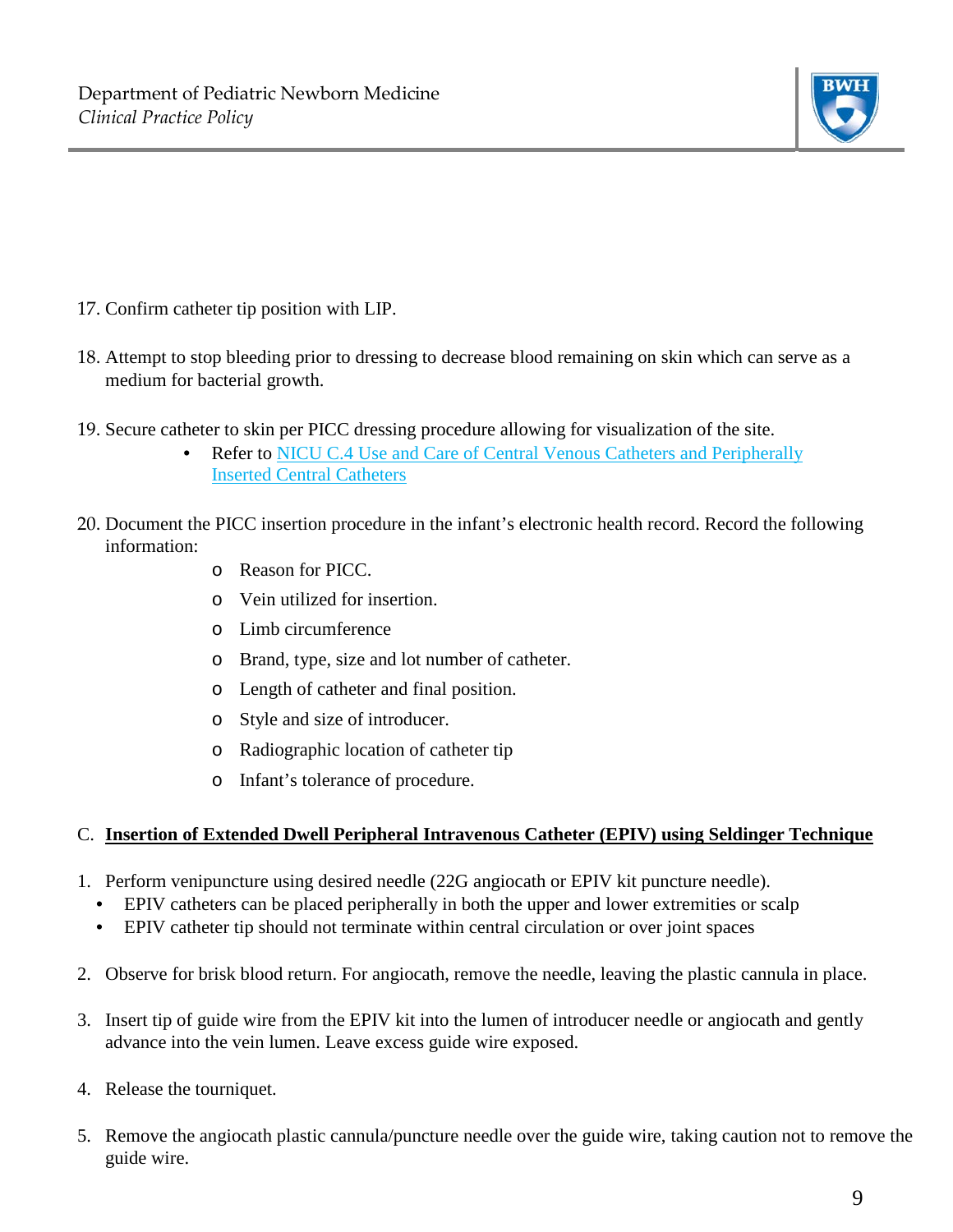

- 6. Thread the EPIV catheter over the wire and into the vein, gently sliding all the way to the hub of the EPIV pulling back the wire as the EPIV catheter is advanced. (guide wire must be in control of the clinician at all times.)
- 7. Remove the guide wire.
- 8. Gently aspirate for blood return and flush the catheter.
	- Radiographic confirmation is not needed however the EPIV catheter tip must not terminate in central circulation: external measurement confirmation required
- 9. Secure the EPIV catheter hub to skin per PICC dressing procedure allowing for visualization of the site.
	- Refer to NICU C.4 Use and Care of Central Venous Catheters and Peripherally Inserted Central **Catheters**
	- Apply a drop of SecurePortIV<sup>™</sup> Catheter Securement Adhesive to the insertion site
	- EPIV dressing must be checked by PICC RN every 7 days and changed if the dressing becomes soiled or nonocclusive. A biopatch or stat seal can be used per protocol (Dressing must be changed every 7 days if it has a stat seal or biopatch).
	- EPIV catheters can remain in place for up to 29 days
	- To prevent line occlusions, EPIV catheters require a minimum KVO rate of 1mL/hr of heparinized fluids. Fluid rates above 1.0 ml/hr DO NOT require heparin.
		- EPIV can be HepLocked on a case by case basis and flushed with 1mL of heparin (10 units/mL) every 6 hours
			- Consult the PICC Team before heplocking.
	- EPIV catheters are maintained similarly to central lines and will be followed by PICC Team. IV fluid line changes should be changed per Central Line change policy

10. Document the EPIV catheter procedure in the infant's electronic medical record. Record the following:

- Reason for EPIV catheter
- Number of stick attempts
- Limb circumference
- Brand, type, size and lot number of catheter
- Infant's tolerance of procedure
- **IX. Education**: PICC Parent Education sheet (See PICC Parent Sheet)
- **X. Removal:**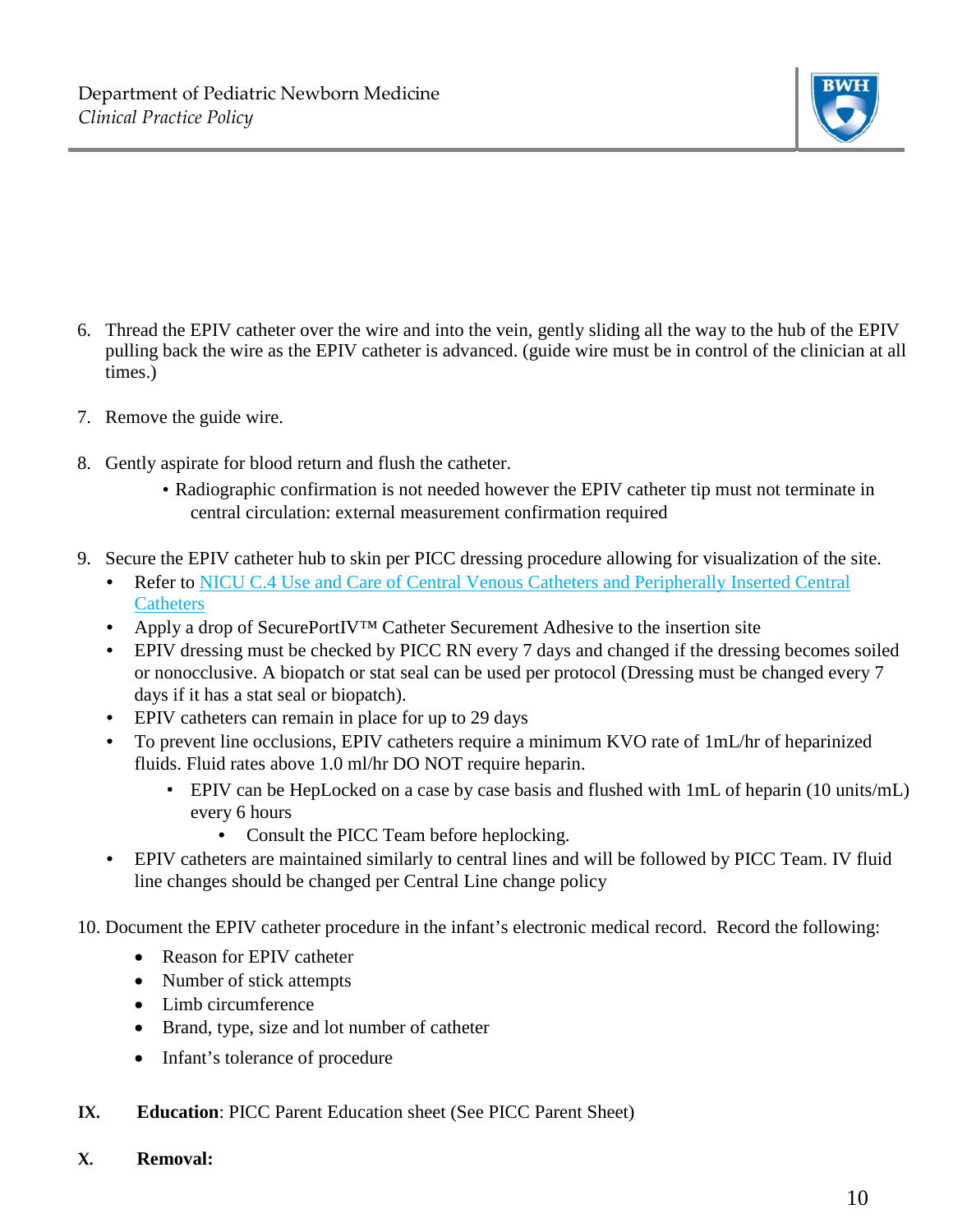

- **1.** PICC Removal
	- PICC line can be discontinued by a Fellow, Attending or member of the PICC team.
	- PICC line should be removed slowly, 1cm at a time. Grasp the catheter, not the hub as the removal progresses.
	- Measure the length of catheter removed to confirm the entire catheter was removed. The line should be compared to cut length and a note written to reflect the length of the line removed.
	- Cover the insertion site with Vaseline gauze and apply a sterile occlusive dressing for 24-48 hours to prevent air embolism.
- **2.** EPIV Removal
	- EPIV may be removed by a Physician or RN
	- Remove dressing. Remove catheter If line does not come out easily, soak site with sterile saline for 30 seconds and gently remove.
	- Document removal and note length of line removed (EPIVs are 4cm or 6cm in length).

# **XI. References**

Anderson, J., Greenwall, A., Louderback, J., & Herron Behr, J. (2016). Comparison of outcomes extended dwell/midline peripheral intravenous catheters and peripherally inserted central catheters in children. *Journal for the Association of Vascular Access.* 21(3), 158-164.

Doellman, D. & Nicholas, I. (2009). Modified Seldinger Technique with ultrasound for PICC placement in the pediatric population: A precise advantage. *Journal of the Association for Vascular Access,* 14(2), 93- 99.

Hess, H. Improving neonatal Peripherally Inserted Central Catheter (PICC) Insertion: The use of Modified Seldinger Technique (MST). [White paper].

Moureau, N. PICC Modified Seldinger Insertion technique training. P. 7-18. Pettit, J. (2007). Technological advances for PICC placement and management. *Advances in Neonatal Care,* 7(3), 122-131.

Petitt, J. & Wycoff, M. M. 2007. National Association of Neonatal Nurses Peripherally Inserted Central Catheters: Guidelines for Practice, 2nd edition. pp. 12-31.

Vygon USA. (2016). Vascular Access Extended Dwell Leaderflex. Product Brochure